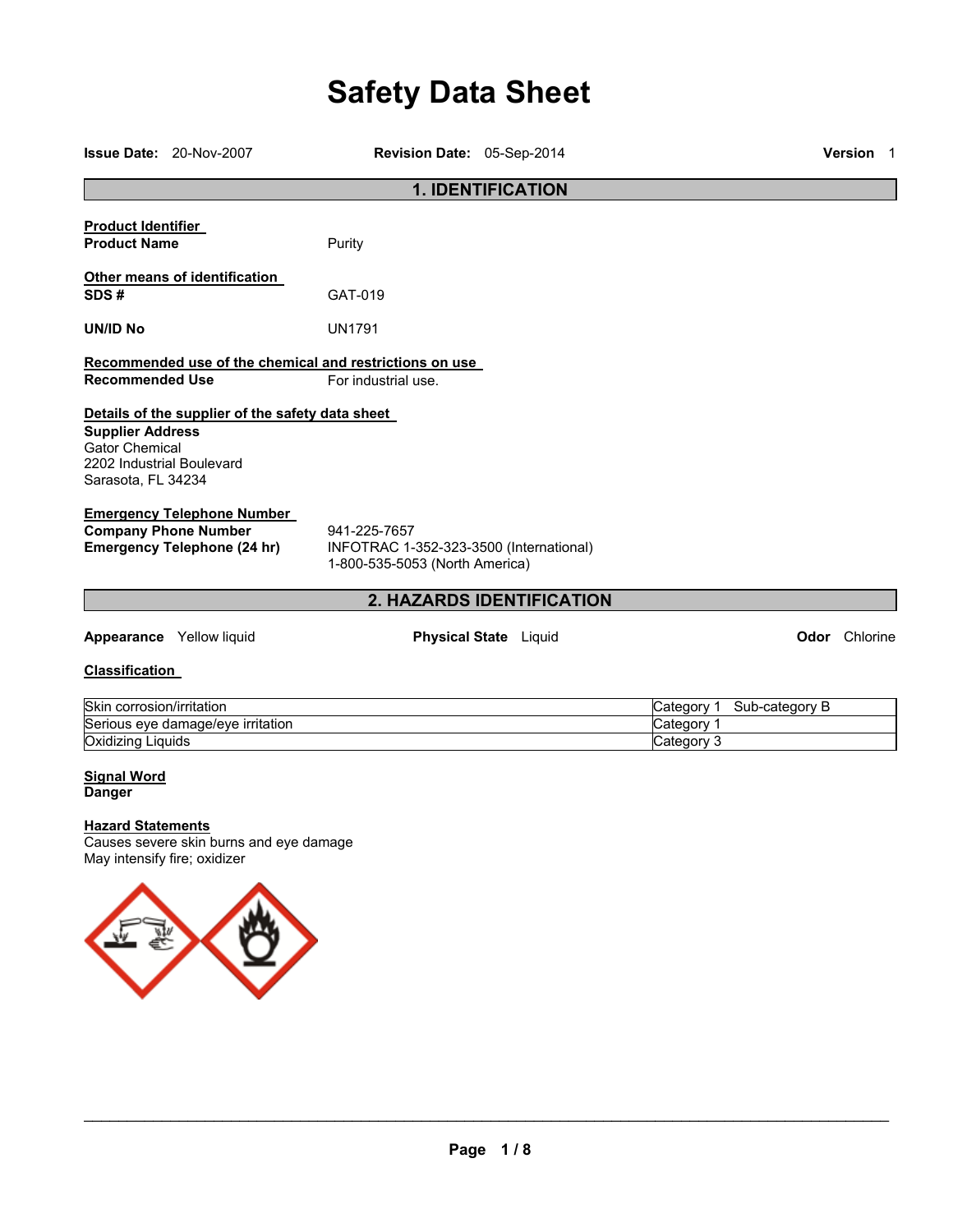# **Precautionary Statements - Prevention**

Do not breathe dust/fume/gas/mist/vapors/spray Wash face, hands and any exposed skin thoroughly after handling Wear protective gloves/protective clothing/eye protection/face protection Keep away from heat Keep/Store away from clothing/heat/combustible materials Take any precaution to avoid mixing with combustibles/heat

#### **Precautionary Statements - Response**

IF IN EYES: Rinse cautiously with water for several minutes. Remove contact lenses, if present and easy to do. Continue rinsing Immediately call a poison center or doctor/physician IF ON SKIN (or hair): Remove/Take off immediately all contaminated clothing. Rinse skin with water/shower Wash contaminated clothing before reuse Get medical attention IF INHALED: Remove victim to fresh air and keep at rest in a position comfortable for breathing Immediately call a poison center or doctor/physician IF SWALLOWED: rinse mouth. Do NOT induce vomiting Immediately call a poison center or doctor/physician In case of fire: Use water to extinguish

 $\mathcal{L}_\mathcal{L} = \{ \mathcal{L}_\mathcal{L} = \{ \mathcal{L}_\mathcal{L} = \{ \mathcal{L}_\mathcal{L} = \{ \mathcal{L}_\mathcal{L} = \{ \mathcal{L}_\mathcal{L} = \{ \mathcal{L}_\mathcal{L} = \{ \mathcal{L}_\mathcal{L} = \{ \mathcal{L}_\mathcal{L} = \{ \mathcal{L}_\mathcal{L} = \{ \mathcal{L}_\mathcal{L} = \{ \mathcal{L}_\mathcal{L} = \{ \mathcal{L}_\mathcal{L} = \{ \mathcal{L}_\mathcal{L} = \{ \mathcal{L}_\mathcal{$ 

#### **Precautionary Statements - Storage**

Store locked up

#### **Precautionary Statements - Disposal**

Dispose of contents/container to an approved waste disposal plant

#### **Other Hazards**

Very toxic to aquatic life with long lasting effects

# **3. COMPOSITION/INFORMATION ON INGREDIENTS**

| <b>Chemical Name</b>     | <b>CAS No</b>                | Weight-% |
|--------------------------|------------------------------|----------|
| i hvpochlorite<br>30dium | 7681-<br>1-52-9              | 8.5-10   |
| hvdroxide<br>Sodium      | 70 O<br>$1310 - 7.$<br>ے-כ ≀ |          |

\*\*If Chemical Name/CAS No is "proprietary" and/or Weight-% is listed as a range, the specific chemical identity and/or percentage of composition has been withheld as a trade secret.\*\*

# **4. FIRST-AID MEASURES**

#### **First Aid Measures**

| <b>Eye Contact</b>  | IF IN EYES: Rinse cautiously with water for several minutes. Remove contact lenses, if<br>present and easy to do. Continue rinsing. Immediately call a poison center or<br>doctor/physician.                                                                                                                                                |
|---------------------|---------------------------------------------------------------------------------------------------------------------------------------------------------------------------------------------------------------------------------------------------------------------------------------------------------------------------------------------|
| <b>Skin Contact</b> | IF ON SKIN (or hair): Remove/Take off immediately all contaminated clothing. Rinse skin<br>with water/shower. DO NOT attempt to neutralize with chemical agents. Wash<br>contaminated clothing before reuse. Get medical attention.                                                                                                         |
| <b>Inhalation</b>   | IF INHALED: Remove victim to fresh air and keep at rest in a position comfortable for<br>breathing. If breathing has stopped, give artificial respiration. If breathing is difficult, give<br>oxygen. If conscious and alert, wash mouth and nasal passages with water repeatedly.<br>Immediately call a poison center or doctor/physician. |
| Ingestion           | IF SWALLOWED: rinse mouth. Do NOT induce vomiting. Give large quantities of water.<br>Never give anything by mouth to an unconscious person. If vomiting occurs spontaneously,<br>keep head below hips to prevent aspirating vomitus into lungs. Immediately call a poison<br>center or doctor/physician.                                   |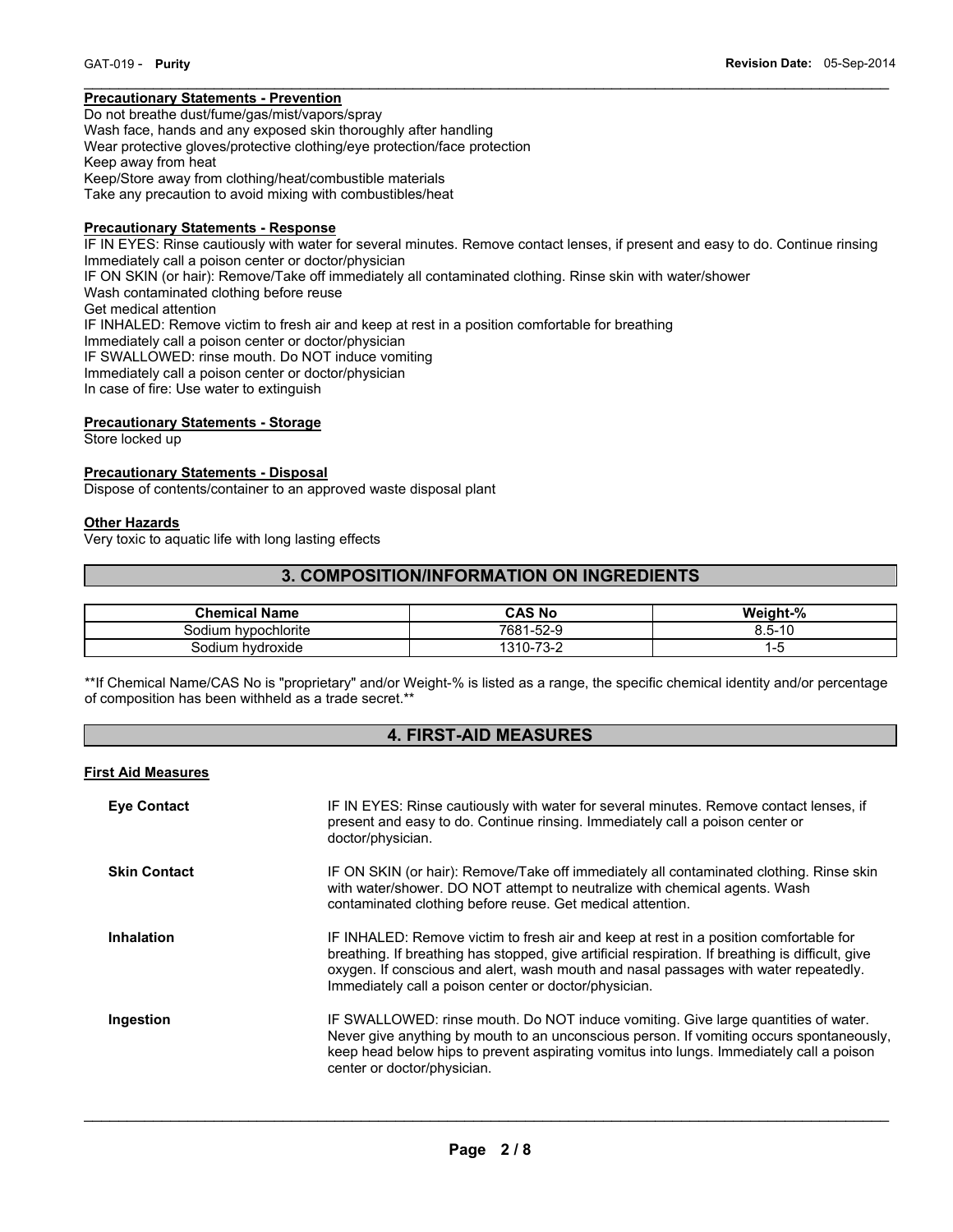#### **Most important symptoms and effects**

**Symptoms** EYES: CORROSIVE; contact with eyes is painful and irritating and will cause chemical burns, eye damage, blindness.

> SKIN: Corrosive: chemical burns may result from contact. Repeated or prolonged skin contact may cause skin damage.

INHALATION: Corrosive and irritating to upper respiratory tract and mucous membranes. May cause severe irritation and sneezing. Prolonged or repeated overexposure by inhalation may cause pneumonia, lung damage, damage to respiratory system, even death.

INGESTION: Corrosive and irritating to digestive tract; may cause severe irritation, tissue ulceration, gastrointestinal damage, circulatory collapse, convulsions, coma, even death.

#### **Indication of any immediate medical attention and special treatment needed**

| Notes to Physician | MEDICAL CONDITIONS GENERALLY AGGRAVATED BY EXPOSURE: Preexisting skin,          |
|--------------------|---------------------------------------------------------------------------------|
|                    | eye, or respiratory disorders may become aggravated through prolonged exposure. |

 $\mathcal{L}_\mathcal{L} = \{ \mathcal{L}_\mathcal{L} = \{ \mathcal{L}_\mathcal{L} = \{ \mathcal{L}_\mathcal{L} = \{ \mathcal{L}_\mathcal{L} = \{ \mathcal{L}_\mathcal{L} = \{ \mathcal{L}_\mathcal{L} = \{ \mathcal{L}_\mathcal{L} = \{ \mathcal{L}_\mathcal{L} = \{ \mathcal{L}_\mathcal{L} = \{ \mathcal{L}_\mathcal{L} = \{ \mathcal{L}_\mathcal{L} = \{ \mathcal{L}_\mathcal{L} = \{ \mathcal{L}_\mathcal{L} = \{ \mathcal{L}_\mathcal{$ 

# **5. FIRE-FIGHTING MEASURES**

#### **Suitable Extinguishing Media**

Water. Water spray (fog).

**Unsuitable Extinguishing Media** Not determined.

#### **Specific Hazards Arising from the Chemical**

Product does not burn, but can provide oxygen, which can intensify a fire. Product is an oxidizer. It may react vigorously with organics or other materials resulting in an explosion and fire. Combustion products may be toxic.

**Hazardous Combustion Products** Chlorine gas. Hydrocarbons. Smoke, fumes or vapors, and oxides of carbon.

#### **Protective equipment and precautions for firefighters**

Evacuate non-essential personnel from area to prevent human exposure to fire, smoke, fumes or products of combustion. As in any fire, wear self-contained breathing apparatus pressure-demand, MSHA/NIOSH (approved or equivalent) and full protective gear.

# **6. ACCIDENTAL RELEASE MEASURES**

#### **Personal precautions, protective equipment and emergency procedures**

| <b>Personal Precautions</b>      | Use personal protective equipment as required.                                                                                                                      |
|----------------------------------|---------------------------------------------------------------------------------------------------------------------------------------------------------------------|
| <b>Environmental Precautions</b> | Prevent from entering into soil, ditches, sewers, waterways and/or groundwater. See<br>Section 12, Ecological Information. See Section 13: DISPOSAL CONSIDERATIONS. |

#### **Methods and material for containment and cleaning up**

**Methods for Containment** Prevent further leakage or spillage if safe to do so.

**Methods for Clean-Up** Evacuate non-essential personnel and eliminate ignition sources. Shut off source of leak only if safe to do so. Contain spill and recover free product. To clean up residue, add reducing agents such as bisulfites or ferrous salt solutions. Some heat will be produced. Maintain pH on alkaline side (>7.5) and dilute with large quantities of water. For spills in excess of allowable limits, refer to CERCLA 40 CFR 302 for detailed instructions.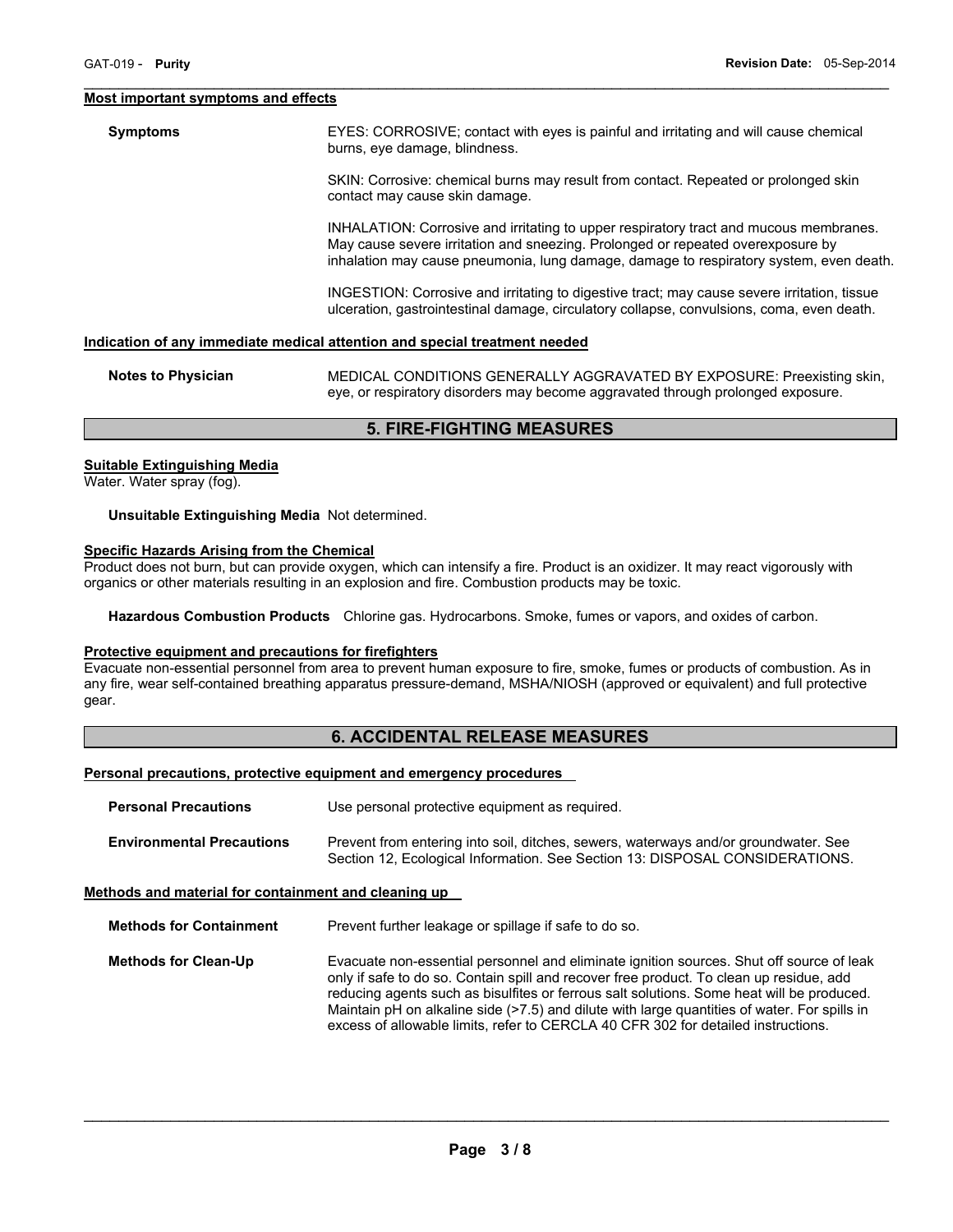# $\mathcal{L}_\mathcal{L} = \{ \mathcal{L}_\mathcal{L} = \{ \mathcal{L}_\mathcal{L} = \{ \mathcal{L}_\mathcal{L} = \{ \mathcal{L}_\mathcal{L} = \{ \mathcal{L}_\mathcal{L} = \{ \mathcal{L}_\mathcal{L} = \{ \mathcal{L}_\mathcal{L} = \{ \mathcal{L}_\mathcal{L} = \{ \mathcal{L}_\mathcal{L} = \{ \mathcal{L}_\mathcal{L} = \{ \mathcal{L}_\mathcal{L} = \{ \mathcal{L}_\mathcal{L} = \{ \mathcal{L}_\mathcal{L} = \{ \mathcal{L}_\mathcal{$ **7. HANDLING AND STORAGE**

# **Precautions for safe handling**

| <b>Advice on Safe Handling</b>                               | Handle in accordance with good industrial hygiene and safety practice. Avoid contact with<br>skin, eyes or clothing. Use personal protection recommended in Section 8. Do not breathe<br>dust/fume/gas/mist/vapors/spray. Wash face, hands, and any exposed skin thoroughly after<br>handling. Keep away from heat. Keep/Store away from clothing/heat/combustible materials.<br>Take any precaution to avoid mixing with combustibles. Keep containers closed when not in<br>use. |
|--------------------------------------------------------------|------------------------------------------------------------------------------------------------------------------------------------------------------------------------------------------------------------------------------------------------------------------------------------------------------------------------------------------------------------------------------------------------------------------------------------------------------------------------------------|
| Conditions for safe storage, including any incompatibilities |                                                                                                                                                                                                                                                                                                                                                                                                                                                                                    |
| <b>Storage Conditions</b>                                    | Keep container tightly closed and store in a cool, dry and well-ventilated place. Store locked<br>up. Keep away from direct sunlight and heat. Keep away from oxidizers and incompatible<br>materials.                                                                                                                                                                                                                                                                             |

**Incompatible Materials** Amphoteric metals. Aluminum. Copper. Zinc. Brass. Strong reducing agents. Hydrogen. Hydrazine. Sulfides. Sulfites. Nitrites. Inorganic acids. Organic acids. Organic bases. Hydrocarbons. Organic mixtures.

# **8. EXPOSURE CONTROLS/PERSONAL PROTECTION**

### **Exposure Guidelines**

| <b>Chemical Name</b> | ACGIH TLV                   | <b>OSHA PEL</b>                        | <b>NIOSH IDLH</b>           |
|----------------------|-----------------------------|----------------------------------------|-----------------------------|
| Sodium hvdroxide     | Ceiling: $2 \text{ mg/m}^3$ | TWA: $2 \text{ mg/m}^3$                | IDLH: $10 \text{ mg/m}^3$   |
| 1310-73-2            |                             | (vacated) Ceiling: 2 mg/m <sup>3</sup> | Ceiling: $2 \text{ mg/m}^3$ |

# **Appropriate engineering controls**

| <b>Engineering Controls</b>     | Ensure adequate ventilation, especially in confined areas. Eyewash stations. Showers.                                                                                                                                                                                                                                                                                                                                             |  |
|---------------------------------|-----------------------------------------------------------------------------------------------------------------------------------------------------------------------------------------------------------------------------------------------------------------------------------------------------------------------------------------------------------------------------------------------------------------------------------|--|
|                                 | Individual protection measures, such as personal protective equipment                                                                                                                                                                                                                                                                                                                                                             |  |
| <b>Eve/Face Protection</b>      | Wear chemical goggles and face shield.                                                                                                                                                                                                                                                                                                                                                                                            |  |
| <b>Skin and Body Protection</b> | Neoprene, butyl or nitrile rubber gloves with cuffs. Coveralls, apron or other equipment<br>should be worn to minimize skin contact.                                                                                                                                                                                                                                                                                              |  |
| <b>Respiratory Protection</b>   | If exposure limits are exceeded, or if exposure may occur, use a NIOSH/MSHA respirator<br>approved for your conditions of exposure. Refer to the most recent NIOSH publications<br>concerning chemical compliance with OSHA requirements in 29 CFR 1310.134 or<br>European Standard EN 149 for complete regulations. For emergencies, a NIOSH/MSHA<br>approved positive pressure breathing apparatus should be readily available. |  |

**General Hygiene Considerations** Handle in accordance with good industrial hygiene and safety practice.

# **9. PHYSICAL AND CHEMICAL PROPERTIES**

# **Information on basic physical and chemical properties**

| <b>Physical State</b> |  |
|-----------------------|--|
| Appearance            |  |
| Color                 |  |

Liquid

**Apple Vellow liquid**<br> **Apple 2018 The Vellow Codor Threshold**<br> **Apple 2018 Threshold** Mot determined **Odor Threshold**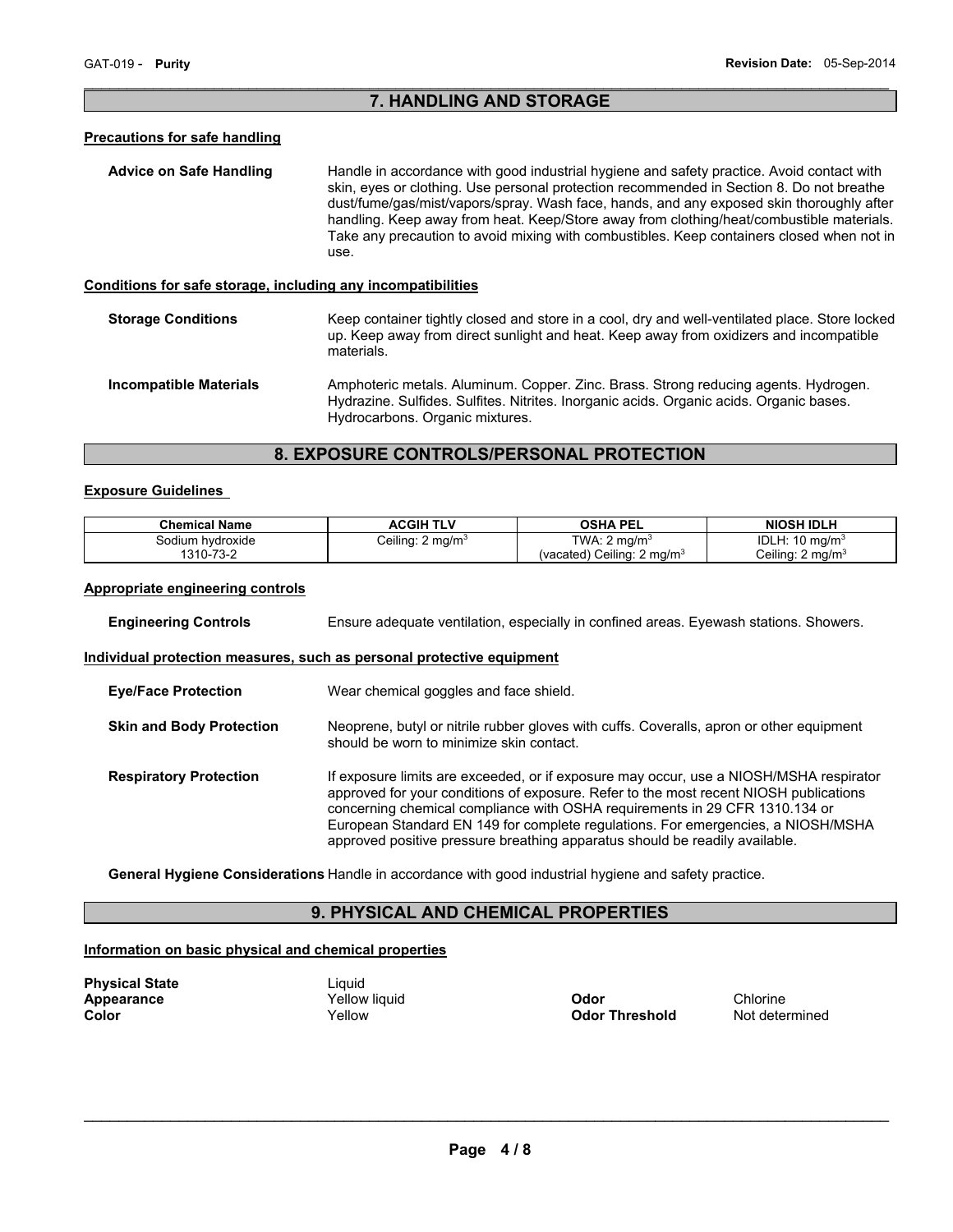| <b>Property</b><br>рH<br><b>Melting Point/Freezing Point</b><br><b>Boiling Point/Boiling Range</b>                                                                                                                                                                                                                                         | Values<br>12.8<br>Not determined<br>100°C / 212°F                                                                                                                                 | • Method<br><b>Remarks</b>  |
|--------------------------------------------------------------------------------------------------------------------------------------------------------------------------------------------------------------------------------------------------------------------------------------------------------------------------------------------|-----------------------------------------------------------------------------------------------------------------------------------------------------------------------------------|-----------------------------|
| <b>Flash Point</b><br><b>Evaporation Rate</b><br><b>Flammability (Solid, Gas)</b><br><b>Upper Flammability Limits</b><br><b>Lower Flammability Limit</b><br><b>Vapor Pressure</b>                                                                                                                                                          | Non-flammable<br>$<$ 1<br>Liquid-Not Applicable<br>Not Applicable<br>Not Applicable<br>17 mm Hg @ 20°C                                                                            | (Water = $1$ )              |
| <b>Vapor Density</b><br><b>Specific Gravity</b><br><b>Water Solubility</b><br>Solubility in other solvents<br><b>Partition Coefficient</b><br><b>Auto-ignition Temperature</b><br><b>Decomposition Temperature</b><br><b>Kinematic Viscosity</b><br><b>Dynamic Viscosity</b><br><b>Explosive Properties</b><br><b>Oxidizing Properties</b> | >1<br>1.200<br>Completely soluble<br>Not determined<br>Not determined<br>Not determined<br>Not determined<br>Not determined<br>Not determined<br>Not determined<br>Not determined | $(Air=1)$<br>(Water = $1$ ) |

# **10. STABILITY AND REACTIVITY**

# **Reactivity**

Not reactive under normal conditions.

# **Chemical Stability**

Stable under recommended storage conditions.

# **Possibility of Hazardous Reactions**

None under normal processing.

#### **Hazardous Polymerization** Hazardous polymerization does not occur.

#### **Conditions to Avoid**

Keep separated from incompatible substances. Keep out of reach of children.

# **Incompatible Materials**

**Product Information** 

Amphoteric metals. Aluminum. Copper. Zinc. Brass. Strong reducing agents. Hydrogen. Hydrazine. Sulfides. Sulfites. Nitrites. Inorganic acids. Organic acids. Organic bases. Hydrocarbons. Organic mixtures.

### **Hazardous Decomposition Products**

Chlorine gas. Hydrocarbons. Smoke, fumes or vapors, and oxides of carbon.

# **11. TOXICOLOGICAL INFORMATION**

# **Information on likely routes of exposure**

| Causes severe eye damage.        |
|----------------------------------|
| Causes severe skin burns.        |
| Avoid breathing vapors or mists. |
| Do not ingest.                   |
|                                  |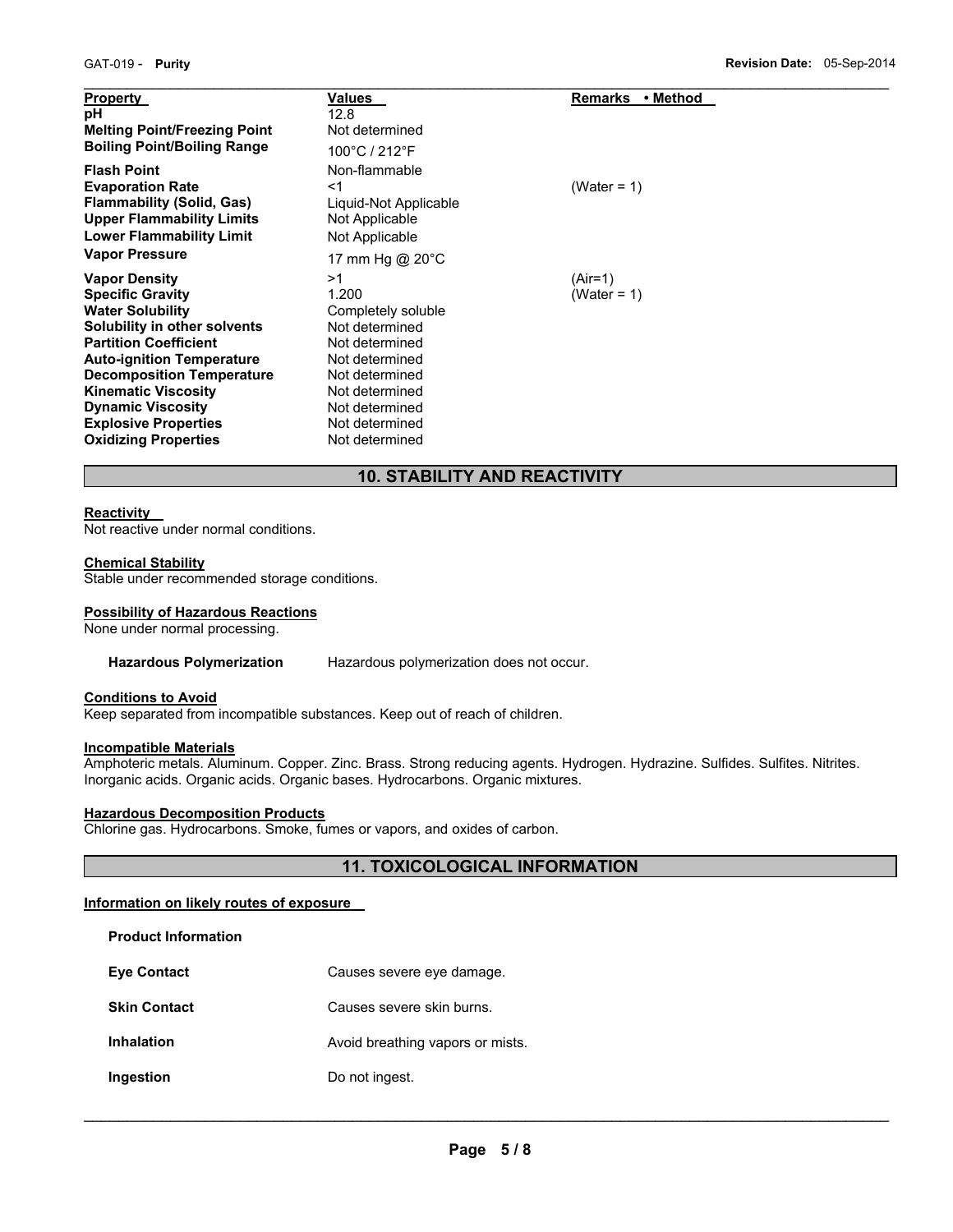#### $\mathcal{L}_\mathcal{L} = \{ \mathcal{L}_\mathcal{L} = \{ \mathcal{L}_\mathcal{L} = \{ \mathcal{L}_\mathcal{L} = \{ \mathcal{L}_\mathcal{L} = \{ \mathcal{L}_\mathcal{L} = \{ \mathcal{L}_\mathcal{L} = \{ \mathcal{L}_\mathcal{L} = \{ \mathcal{L}_\mathcal{L} = \{ \mathcal{L}_\mathcal{L} = \{ \mathcal{L}_\mathcal{L} = \{ \mathcal{L}_\mathcal{L} = \{ \mathcal{L}_\mathcal{L} = \{ \mathcal{L}_\mathcal{L} = \{ \mathcal{L}_\mathcal{$ **Component Information**

| <b>Chemical Name</b>             | Oral LD50            | Dermal LD50              | <b>Inhalation LC50</b> |
|----------------------------------|----------------------|--------------------------|------------------------|
| Sodium hypochlorite<br>7681-52-9 | $= 8200$ mg/kg (Rat) | $> 10000$ mg/kg (Rabbit) |                        |
| Sodium hydroxide<br>1310-73-2    |                      | (Rabbit)<br>= 1350 mg/kg |                        |

#### **Information on physical, chemical and toxicological effects**

**Symptoms** Please see section 4 of this SDS for symptoms.

#### **Delayed and immediate effects as well as chronic effects from short and long-term exposure**

**Carcinogenicity Group 3 IARC components are "not classifiable as human carcinogens".** 

| <b>Chemical Name</b> | <b>ACGIH</b> | <b>IARC</b> | <b>NTP</b><br>. | <b>OSHA</b> |
|----------------------|--------------|-------------|-----------------|-------------|
| Sodium hypochlorite  |              | Group       |                 |             |
| 7681-52-9            |              |             |                 |             |

**Legend** 

*IARC (International Agency for Research on Cancer)* 

*Group 3 IARC components are "not classifiable as human carcinogens"* 

# **Numerical measures of toxicity**

Not determined

# **12. ECOLOGICAL INFORMATION**

# **Ecotoxicity**

Very toxic to aquatic life with long lasting effects.

# **Component Information**

| <b>Chemical Name</b> | Algae/aquatic plants    | Fish                         | <b>Toxicity to</b> | <b>Crustacea</b>            |
|----------------------|-------------------------|------------------------------|--------------------|-----------------------------|
|                      |                         |                              | microorganisms     |                             |
| Sodium hypochlorite  | 0.095: 24 h Skeletonema | 0.06 - 0.11: 96 h Pimephales |                    | 2.1: 96 h Daphnia magna     |
| 7681-52-9            | costatum mg/L EC50      | promelas mg/L LC50           |                    | mg/L EC50 0.033 - 0.044: 48 |
|                      |                         | flow-through 4.5 - 7.6: 96 h |                    | h Daphnia magna mg/L        |
|                      |                         | Pimephales promelas mg/L     |                    | EC50 Static                 |
|                      |                         | LC50 static 0.4 - 0.8: 96 h  |                    |                             |
|                      |                         | Lepomis macrochirus mg/L     |                    |                             |
|                      |                         | LC50 static 0.28 - 1: 96 h   |                    |                             |
|                      |                         | Lepomis macrochirus mg/L     |                    |                             |
|                      |                         | LC50 flow-through 0.05 -     |                    |                             |
|                      |                         | 0.771: 96 h Oncorhynchus     |                    |                             |
|                      |                         | mykiss mg/L LC50             |                    |                             |
|                      |                         | flow-through 0.03 - 0.19: 96 |                    |                             |
|                      |                         | h Oncorhynchus mykiss        |                    |                             |
|                      |                         | mg/L LC50 semi-static 0.18 - |                    |                             |
|                      |                         | 0.22: 96 h Oncorhynchus      |                    |                             |
|                      |                         | mykiss mg/L LC50 static      |                    |                             |
| Sodium hydroxide     |                         | 45.4: 96 h Oncorhynchus      |                    |                             |
| 1310-73-2            |                         | mykiss mg/L LC50 static      |                    |                             |

# **Persistence/Degradability**

Not determined.

#### **Bioaccumulation**

Not determined.

**Mobility** 

Not determined

# **Other Adverse Effects**

Not determined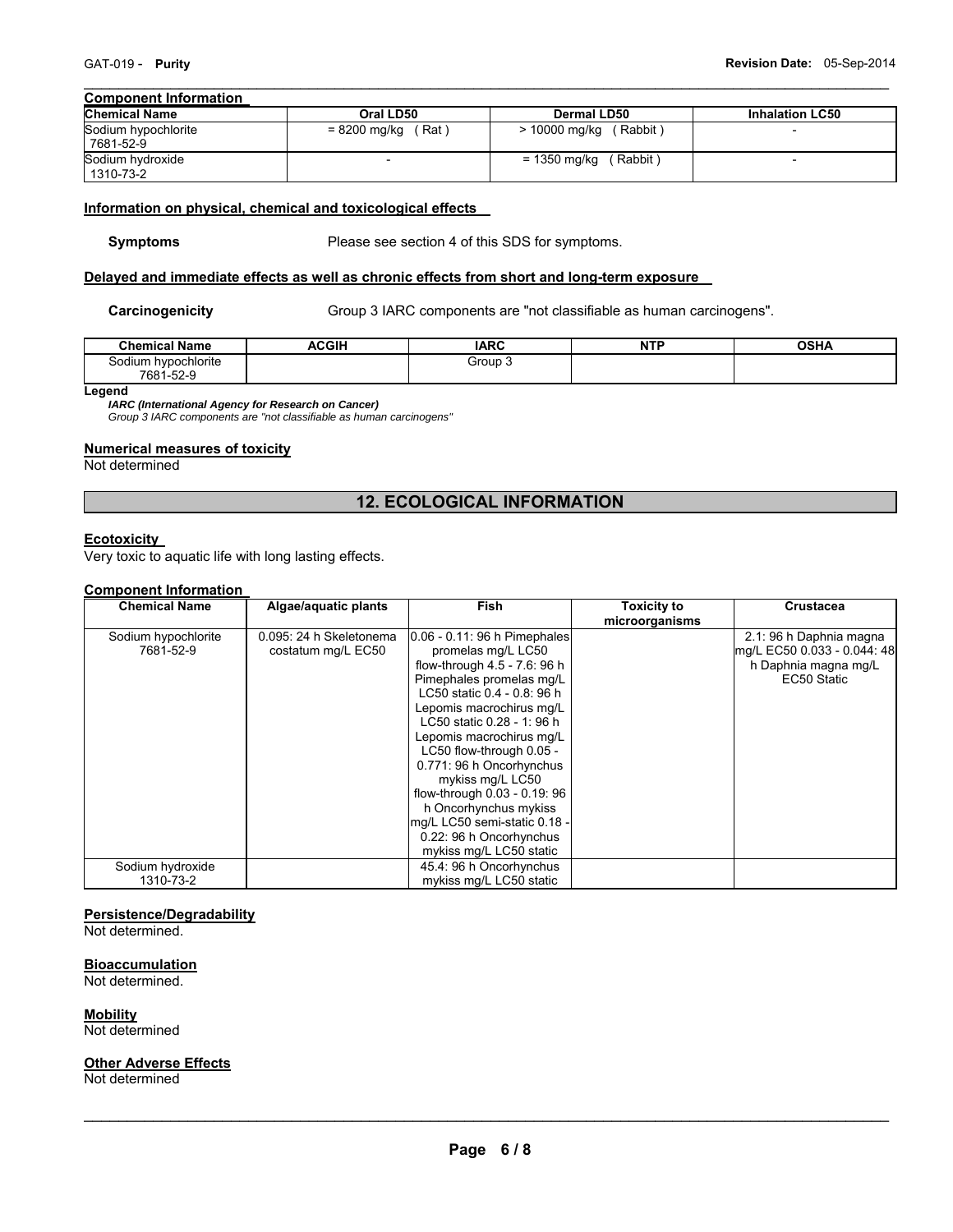# $\mathcal{L}_\mathcal{L} = \{ \mathcal{L}_\mathcal{L} = \{ \mathcal{L}_\mathcal{L} = \{ \mathcal{L}_\mathcal{L} = \{ \mathcal{L}_\mathcal{L} = \{ \mathcal{L}_\mathcal{L} = \{ \mathcal{L}_\mathcal{L} = \{ \mathcal{L}_\mathcal{L} = \{ \mathcal{L}_\mathcal{L} = \{ \mathcal{L}_\mathcal{L} = \{ \mathcal{L}_\mathcal{L} = \{ \mathcal{L}_\mathcal{L} = \{ \mathcal{L}_\mathcal{L} = \{ \mathcal{L}_\mathcal{L} = \{ \mathcal{L}_\mathcal{$ **13. DISPOSAL CONSIDERATIONS**

# **Waste Treatment Methods**

| <b>Disposal of Wastes</b>     | Disposal should be in accordance with applicable regional, national and local laws and<br>regulations. |
|-------------------------------|--------------------------------------------------------------------------------------------------------|
| <b>Contaminated Packaging</b> | Disposal should be in accordance with applicable regional, national and local laws and<br>regulations. |

#### **California Hazardous Waste Status**

| <b>Chemical Name</b>                          | California<br><b>Hazardous Waste Status</b> |
|-----------------------------------------------|---------------------------------------------|
| Sodium hvdroxide                              | Toxic                                       |
| $\overline{\phantom{a}}$<br>1210<br>.<br>. ാ∹ | Corrosive                                   |

# **14. TRANSPORT INFORMATION**

| <b>Note</b>                                                                  | Please see current shipping paper for most up to date shipping information, including<br>exemptions and special circumstances. |
|------------------------------------------------------------------------------|--------------------------------------------------------------------------------------------------------------------------------|
| <b>DOT</b><br>UN/ID No<br><b>Proper Shipping Name</b><br><b>Hazard Class</b> | <b>UN1791</b><br>Hypochlorite solutions<br>8                                                                                   |
| <b>Packing Group</b>                                                         | Ш                                                                                                                              |
| <b>IATA</b>                                                                  |                                                                                                                                |
| UN/ID No                                                                     | <b>UN1791</b>                                                                                                                  |
| <b>Proper Shipping Name</b>                                                  | Hypochlorite solutions                                                                                                         |
| <b>Hazard Class</b>                                                          | 8                                                                                                                              |
| <b>Packing Group</b>                                                         | Ш                                                                                                                              |
| <b>IMDG</b>                                                                  |                                                                                                                                |
| UN/ID No                                                                     | <b>UN1791</b>                                                                                                                  |
| <b>Proper Shipping Name</b>                                                  | Hypochlorite solutions                                                                                                         |
| <b>Hazard Class</b>                                                          | 8                                                                                                                              |
| <b>Packing Group</b>                                                         | Ш                                                                                                                              |
| <b>Marine Pollutant</b>                                                      | This material may meet the definition of a marine pollutant                                                                    |

# **15. REGULATORY INFORMATION**

### **International Inventories**

Not determined

### **US Federal Regulations**

### **CERCLA**

| <b>Chemical Name</b> | <b>Hazardous Substances RQs</b> | <b>CERCLA/SARA RO</b> | <b>Reportable Quantity (RQ)</b> |
|----------------------|---------------------------------|-----------------------|---------------------------------|
| Sodium hypochlorite  | 100 lb                          |                       | RQ 100 lb final RQ              |
| 7681-52-9            |                                 |                       | RQ 45.4 kg final RQ             |
| Sodium hydroxide     | 1000 lb                         |                       | RQ 1000 lb final RQ             |
| 1310-73-2            |                                 |                       | RQ 454 kg final RQ              |

# **SARA 313**

Section 313 of Title III of the Superfund Amendments and Reauthorization Act of 1986 (SARA). This product does not contain any chemicals which are subject to the reporting requirements of the Act and Title 40 of the Code of Federal Regulations, Part 372